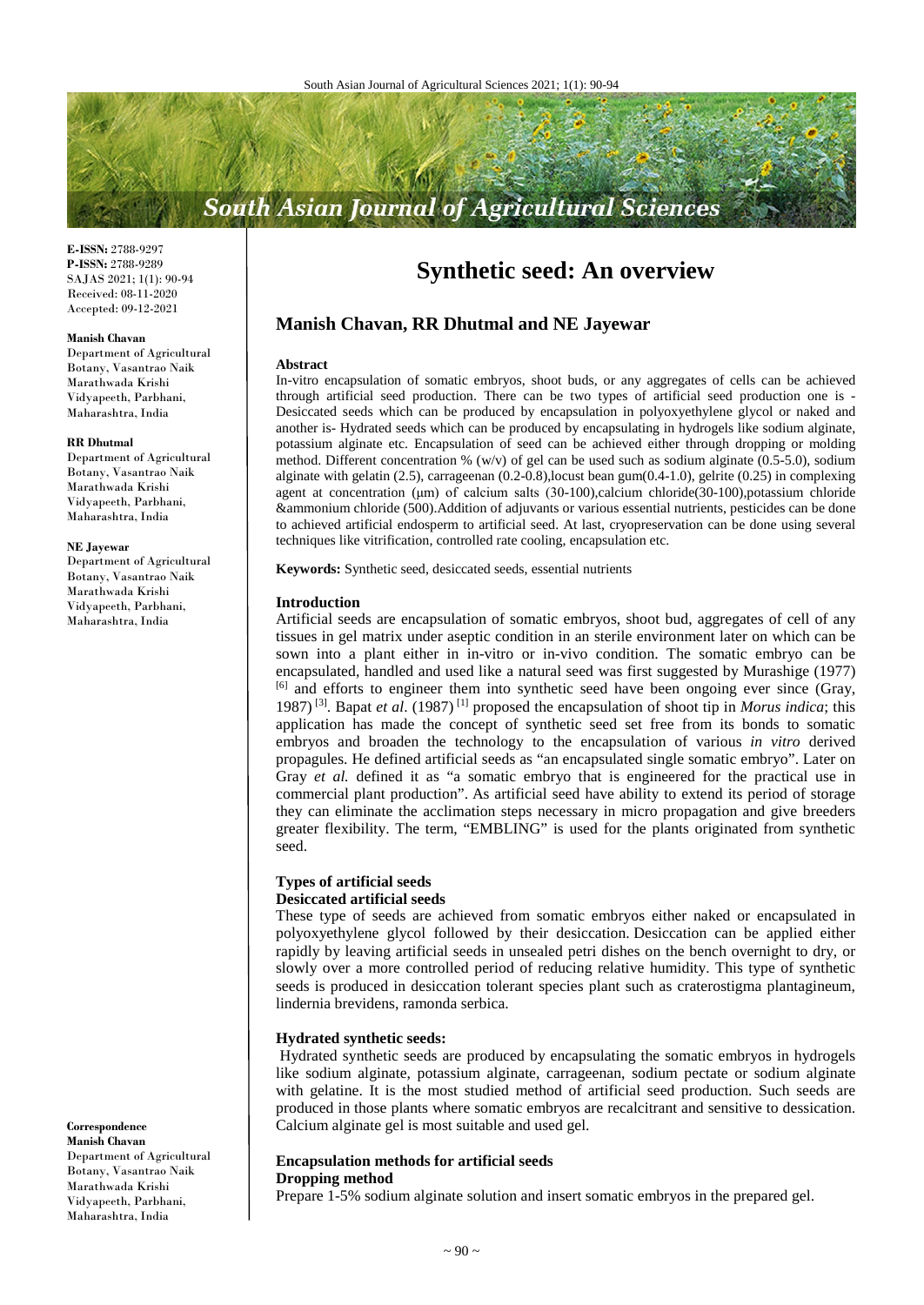Then take this sodium alginate gel containing somatic embryos in the funnel and drip the drops of gel along with somatic embryos from the tip of funnel to the prepared known concentration of complex solution containing calcium chloride or calcium salts used as a complexing agents. Keep the gel containing somatic embryos in complex solution for 20 minutes? After forming the gel capsules wash it in water for 5 minutes (Saiprasad, 2001; Lambardi *et al.*, 2006) [7, 5] .



Fig 1: Dropping method of encapsulation

#### **Molding method**

This methods follows mixing of somatic embryos with temperature dependent gel (e.g. gel rite, agar).Prepare (0.5- 1%) agar gel by adding agar powder into distilled water and heated it. Then insert somatic embryos in the gel and remain it for 10-15 minutes to semi solidify. Cells get coated with the gel at lowering of temperature. Then cut or excised gel containing somatic embryo either in oval shaped or square shaped of 1-2 cm.



**Fig 2:** Moulding method of encapsulation

#### **Procedure for artificial seed production**

**Selection of plant material:** Select the plant material which is disease free, fresh, and can multiply or induce very fast and can give embryogenic induction.

**Slice explant:** Excise roots, stem, leaves, bud, embryo sac, nucellus etc as an explants.

**Sterilization of explant:** Different chemicals used for surface sterilization of explants are as given in the table below:

| <b>Disinfectant</b>   | Product No. | Concentration $(\% )$ | <b>Exposure (min)</b> |
|-----------------------|-------------|-----------------------|-----------------------|
| Calcium hypochlorite  | 211389      | $9-10$                | $5 - 30$              |
| Sodium hypochlorite*  | 425044      | $0.5 - 5$             | $5 - 30$              |
| Hydrogen peroxide     | H1009       | $3 - 12$              | $5 - 15$              |
| Ethyl alcohol         | E7148       | 70-95                 | $0.1 - 5.0$           |
| Silver nitrate        | S7276       |                       | $5 - 30$              |
| Mercuric chloride     | M1136       | $0.1 - 1.0$           | $2 - 10$              |
| Benzalkonium Chloride | B1383       | $0.01 - 0.1$          | $5 - 20$              |

**Stock Solution Prepeartion:** Prepare stock of macronutirent, micronutrient, vitamins, growth hormones.

**Preparation of MS media:** Add all the stocks like macro, micro, vitamin, hormones, agar as solidifying agent and sucrose as a source of carbon. Maintain ph and autoclave.

**Inoculation of explant:** Inoculate the sterilize explants in ptc jars inside laminar air flow.

**Induction of callus on nutrient medium:** Induction of callus in nutrient medium in growth room.

**Maintenance of medium:** Maintenance of medium is done to avoid damage of cells or tissue.

**Transfer of callus in suspension culture:** Depending upon plant species callus should transfer either to another embryogenic induced medium like MS or should transfer to suspension culture with given hormonal combination for that species for inducing embryo developmental stages.

**Embryo differentiation:** Differentiation of embryo into different stages.

**Excision of embryo:** Embryo is excised from nutrient culture medium

**Preparation of gel matrix:** Prepare (1-5%) sodium alginate gel or any required gel in known concentration.

**Insertion of somatic embryos:** Insert excised somatic embryos in sodium alginate solution and mixed it.

**Preparation of complex solution:** Complex solution is prepared at the con of 30-100uM, where calcium salts or calcium chloride mostly used as complexing agents.

**Dropping method of encapsulation:** Take sodium alginate gel containing somatic embryos in the funnel and drip the drops of gel along with somatic embryos from the tip of funnel to the prepared known concentration of complex solution containing calcium chloride or calcium salts used as a complexing agents. Keep the gel containing somatic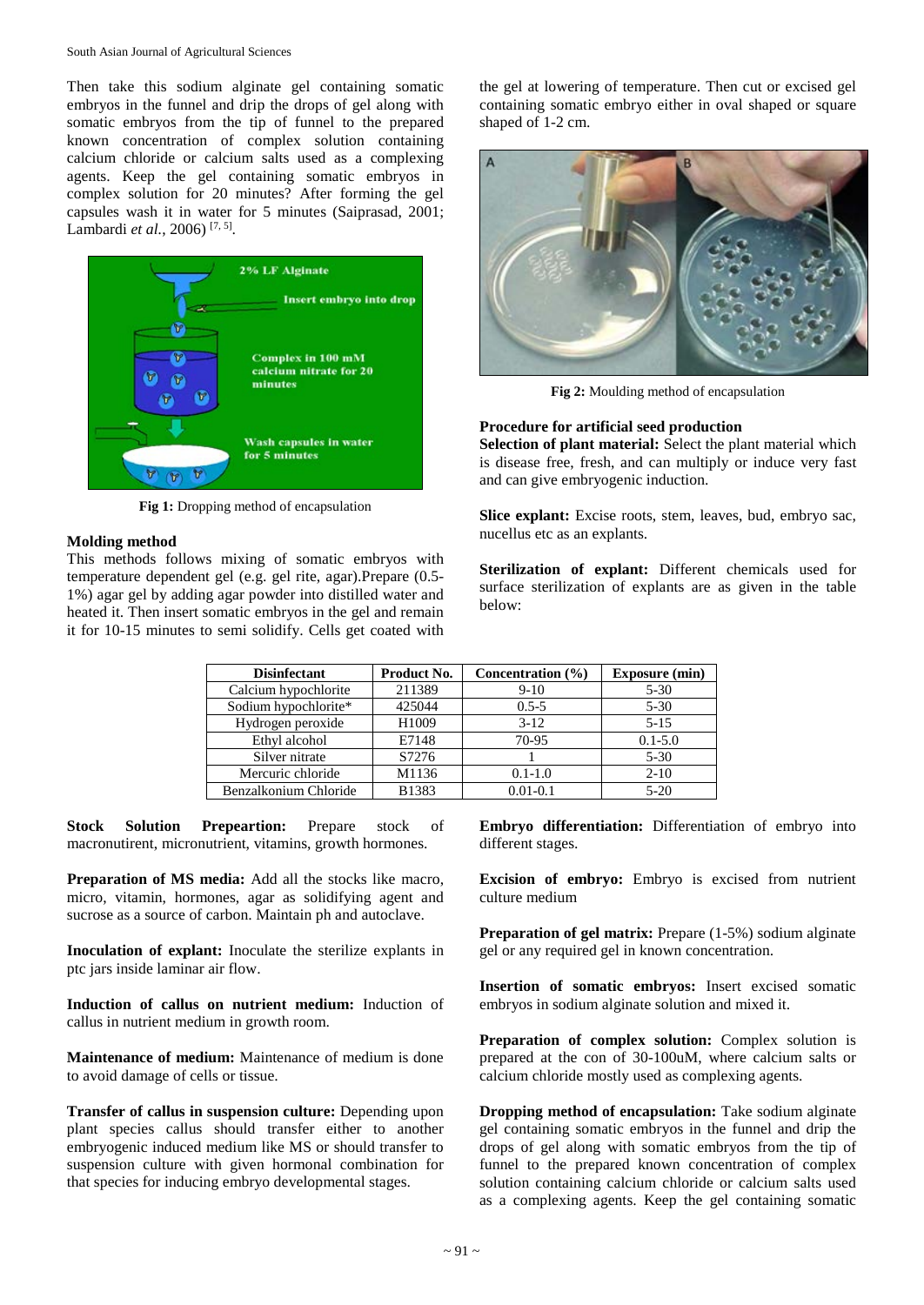embryos in complex solution for 20 minutes. After forming the gel capsules wash it in water for 5 minutes.



**Fig 3:** Stepwise procedure for artificial seed production



**Fig:** Preparation of artificial seeds from somatic embryos



**Fig:** Artificial seed (encapsulated somatic embryo in gel)

#### **Encapsulat ion materials for synthetic seed**

| Gel concentration $(\% w/v)$                 | <b>Complexing agent</b>              | Concentration ion (uM) |
|----------------------------------------------|--------------------------------------|------------------------|
| Sodium alginate (0.5-5.0)                    | Calcium salts                        | $30-100$               |
| Sodium alginate $(2.0)$ with Gelatin $(5.0)$ | Calcium chloride                     | $30-100$               |
| Carrageenan $(0.2-0.8)$                      | Potassium chloride Ammonium chloride | 500                    |
| Locust bean gum $(0.4-1.0)$                  | Potassium chloride Ammonium chloride | 500                    |
| Gelrite $(0.25)$                             |                                      |                        |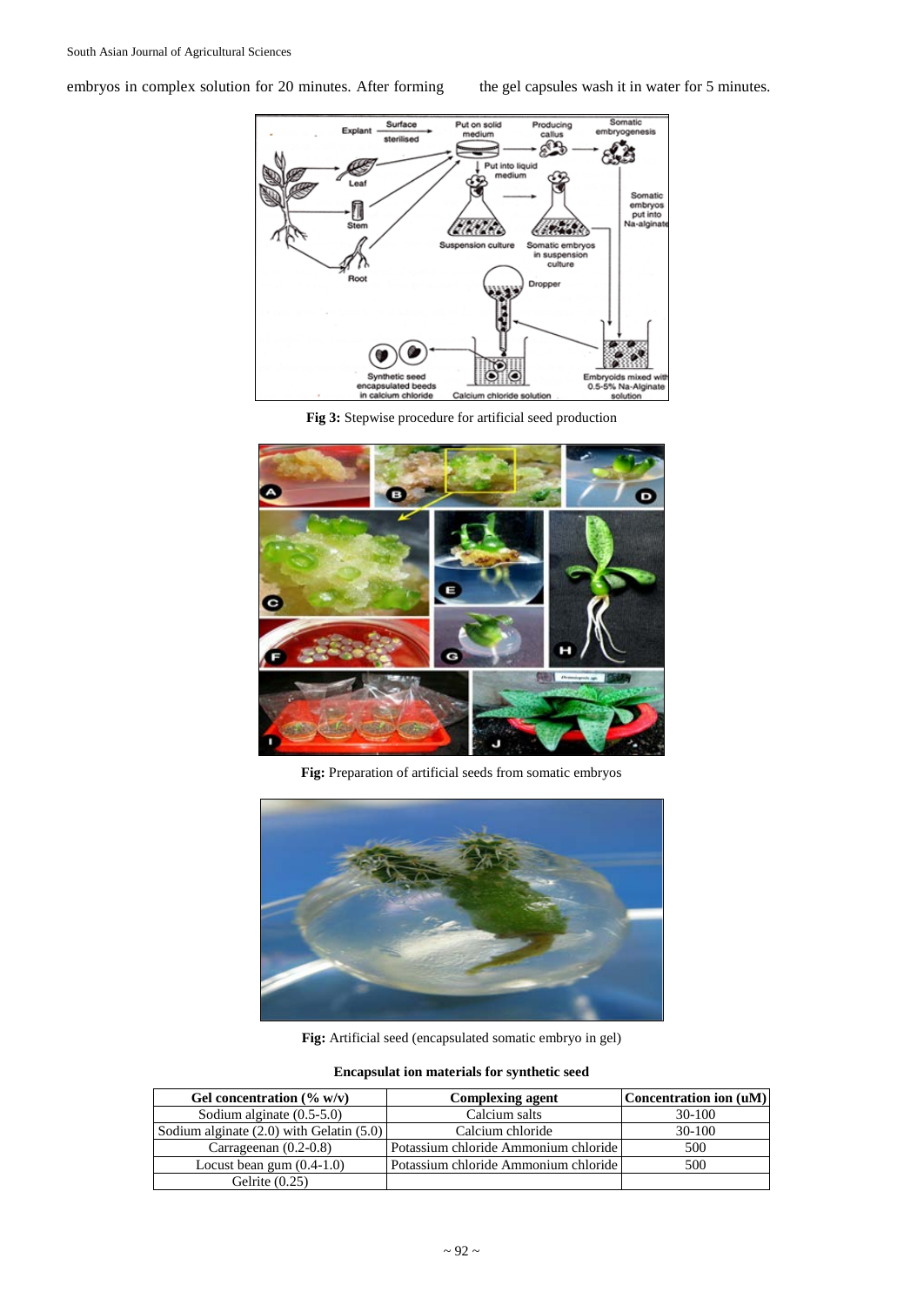#### **Addition of adjuvants to the matrix**

Macro nutrients, micronutrients, growth regulators, vitamins, sucrose as a source of carbon or a number of useful materials such as fungicides, pesticides, antibiotics and microorganisms (eg. rhizobia) may be incorporated into the encapsulation matrix to prevent embryo from desiccation state.

Incorporation of activated charcoal into the gel matrix also improves the conversion and vigour of the encapsulated somatic embryos and it also retain the nutrients within the hydrogel capsule that results in slowly releases them to the growing embryo inside gel.

#### **Cryopreservation of synthetic seeds**

Cryopreservation is a technique for long-term storage of plant germplasm for next generations. Cryopreservation can be done at ultra-low temperature at -196 C in liquid nitrogen. The major advantage of this technique is require minimum space, rare of contamination, no need of in-vitro culture can directly grow outside the environment, stored for long period of time. The long-term conservation of embryogenic cell lines may be a valuable tool in genetic engineering. Encapsulation of seed in calcium alginate gel in *in vitro* or in *in vivo* generated explants are proved to be liable with propagation and cryostorage (Verleysen *et al.* 2005) [9] .

There are several combinations of the cryopreservation techniques. The combinations of these techniques are now directly applicable for many plant species. These techniques are as follows

**Slow cooling:** slow cooling is achieved through programmable controlled rate freezer. Cooling temperature, initial temperature, final temperature, time limit can be set or adjusted to this freezer for slow cooling. Temperature and rate of cooling also be monitored and can be recorded on a computer.

**Vitrification:** It is the process of conversion of liquid phase into a non-crystalline amorphous solid preventing to form ice crystals. It is the very effective method of cryopreservation of synthetic seeds or plant materials to avoid the impairing effects of intracellular freezing.

It is commonly used for embryogenic callus lines, meristems, somatic embryos and etc. In Liquid Nitrogen. In vitrification methods, embryogenic callus/somatic embryos can be sufficiently dehydrated with PVS2 (PVS2 including 30% glycerol  $(w/v)$  + 15% ethylene glycol  $(w/v)$  + 15% dimethyl sulfoxide (DMSO; w/v) in MS (Murashige and Skoog, 1962) basal medium (plant growth regulators free) containing 0.4 M sucrose (ph 5.8).

**Encapsulation:** Encapsulation of embryo is achieved through hydrogels like sodium alginate, calcium alginate when get complex within complex solution which includes calcium chloride salts. These synthetic beads are usually 4 or 5mm in diameter and include one shoot tip, somatic embryos (such as globular, heart, torpedo and cotyledon stages or microcorm) or embriogenic callus clusters (Fabre and Dereuddre, 1990)<sup>[2]</sup>.

**Dessication (Laminal flow cabinet or silica gel):** This method is easy and simple to handle. There are two

desiccation techniques: dehydration under the air current of a laminar flow cabinet or dehydration in sealed containers with silica gel. Desiccation under the laminar flow can produce variable desiccation rates depending on the airflow rate, air temperature, and relative humidity.

**V-Cryo-plate and D-Cryo-plate procedures:** It is a new cryopreservation technique which is based on vitrification and air dehydration process of explants placed on aluminum cryo plates which are named as V-cryo-plate and D-cyoplate technique.

D cryo-plate method: Shoot tip or buds are placed and attached to cryo plates inside the laminar air flow or over silica gel for dehydration after loading treatment with glycerol and sucrose solution for inducing tolerance to dehydration.

#### **Applications**

- Propagation of hybrid plants is very easy through artificial seeds.
- Genetically modified crops and endangered species of plants can be propagated through artificial seed technology.
- Germplasm of elite lines and endangered species can be preserved with artificial seed technology.
- Cereals crops, fruits, vegetables and medicinal plants can be studied anywhere in the world using Artificial (synthetic) seeds.
- Genetic uniformity of crops and varieties of crop can be easily maintained by using is Artificial seed technology.
- Artificial seed provides disease free conditions to plant material or explants which is present inside of capsule.
- During the production of artificial (synthetic) seed encapsulation herbicides can be added to the formulation, this herbicide will provide extra protection to the explants against pests and diseases.
- In cross pollinated crops like maize where the production of hybrids is wide spread practice. Artificial seed technology helps in production of hybrids without creation of parental lines that are costly and time consuming.
- Synthetic seed crops are easy to maintain because of uniform genetic constituent.
- Artificial seed technology improves the food production and also produces environment friendly plantation.

#### **References**

- 1. Bapat VA, Mahatre M, Rao PS. Propagation of Morus indica L. (Mulbery) by encapsulated shoot buds. Plant Cell Rep 1987;6:393-395.
- 2. Fabre J, Dereuddre J. Encapsulation dehydration-a new approach to cryopreservation of Solanium shoot-tips. Cryo-Letters 1990;11:413-426.
- 3. Gray DJ. Synthetic seed technology for the mass cloning of crop plants: problems and prospects. Horti. Sci 1987;22:795-814.
- 4. Hail Rihan Z, Fakhriya Kareem, Mohammed El-Mahrouk E, Michael Fuller P. Artificial Seeds (Principle, Aspects and Applications), Agronomy 2017;7:71.
- 5. Lambardi M, Benelli C, Ozudogru EA. Synthetic seed technology in ornamental plants. In Teixeira da silva JA